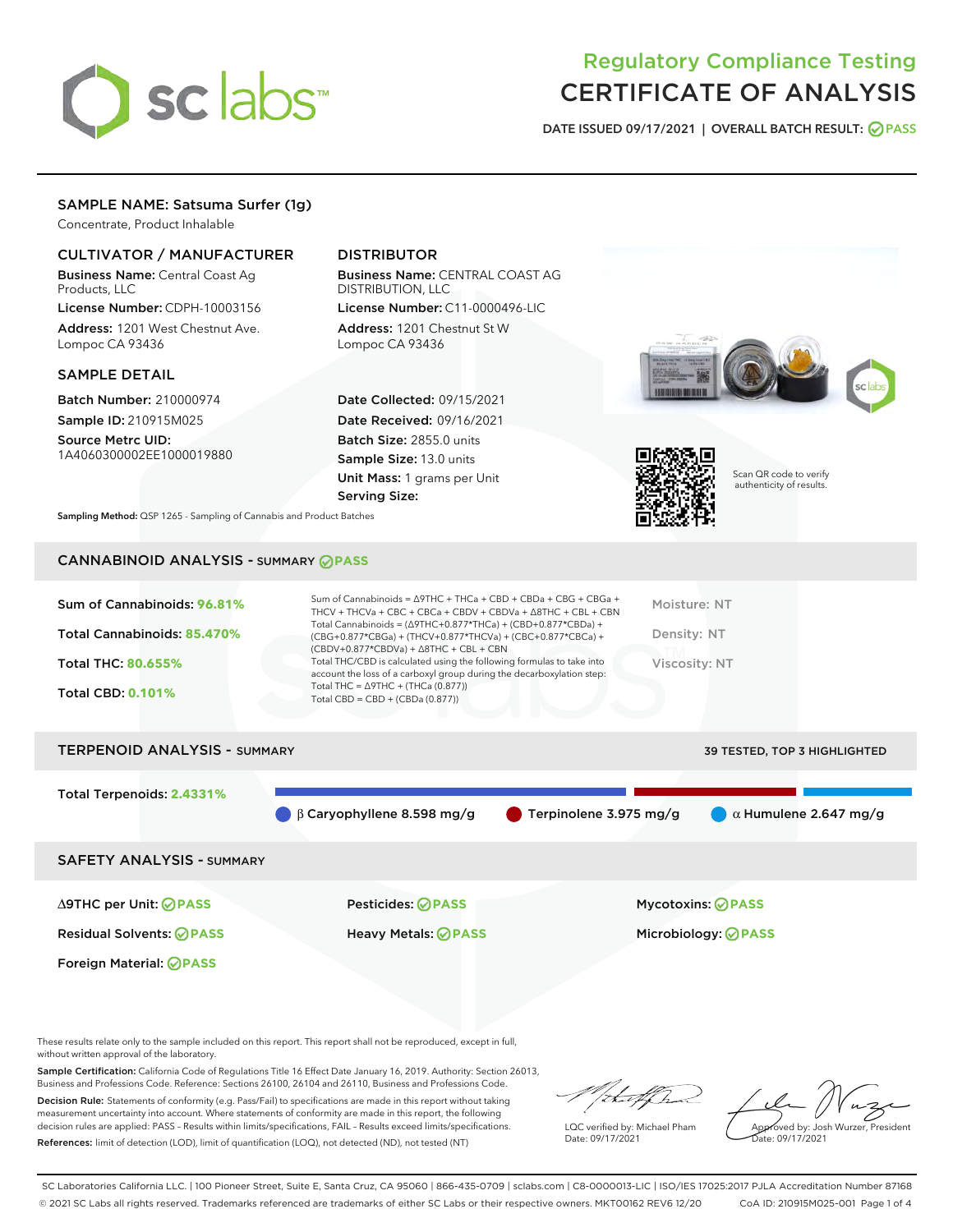



SATSUMA SURFER (1G) | DATE ISSUED 09/17/2021 | OVERALL BATCH RESULT: 2 PASS

## CANNABINOID TEST RESULTS - 09/17/2021 2 PASS

Tested by high-performance liquid chromatography with diode-array detection (HPLC-DAD). **Method:** QSP 1157 - Analysis of Cannabinoids by HPLC-DAD

TOTAL CANNABINOIDS: **85.470%**

Total Cannabinoids (Total THC) + (Total CBD) + (Total CBG) + (Total THCV) + (Total CBC) + (Total CBDV) + ∆8THC + CBL + CBN

TOTAL THC: **80.655%** Total THC (∆9THC+0.877\*THCa)

TOTAL CBD: **0.101%**

Total CBD (CBD+0.877\*CBDa)

TOTAL CBG: 3.4% Total CBG (CBG+0.877\*CBGa)

TOTAL THCV: 0.432% Total THCV (THCV+0.877\*THCVa)

TOTAL CBC: 0.882% Total CBC (CBC+0.877\*CBCa)

TOTAL CBDV: ND Total CBDV (CBDV+0.877\*CBDVa)

| <b>COMPOUND</b>  | LOD/LOQ<br>(mg/g)          | <b>MEASUREMENT</b><br><b>UNCERTAINTY</b><br>(mg/g) | <b>RESULT</b><br>(mg/g) | <b>RESULT</b><br>(%) |
|------------------|----------------------------|----------------------------------------------------|-------------------------|----------------------|
| <b>THCa</b>      | 0.05/0.14                  | ±22.376                                            | 870.66                  | 87.066               |
| <b>A9THC</b>     | 0.06 / 0.26                | ±1.479                                             | 42.98                   | 4.298                |
| <b>CBGa</b>      | 0.1 / 0.2                  | ±1.88                                              | 36.1                    | 3.61                 |
| <b>CBCa</b>      | 0.07/0.28                  | ±0.458                                             | 9.37                    | 0.937                |
| <b>THCVa</b>     | 0.07/0.20                  | ±0.235                                             | 4.93                    | 0.493                |
| <b>CBG</b>       | 0.06/0.19                  | ±0.091                                             | 2.31                    | 0.231                |
| <b>CBDa</b>      | 0.02/0.19                  | ±0.034                                             | 1.15                    | 0.115                |
| <b>CBC</b>       | 0.2 / 0.5                  | ±0.02                                              | 0.6                     | 0.06                 |
| $\triangle$ 8THC | 0.1/0.4                    | N/A                                                | <b>ND</b>               | <b>ND</b>            |
| <b>THCV</b>      | 0.1/0.2                    | N/A                                                | <b>ND</b>               | <b>ND</b>            |
| <b>CBD</b>       | 0.07/0.29                  | N/A                                                | <b>ND</b>               | <b>ND</b>            |
| <b>CBDV</b>      | 0.04 / 0.15                | N/A                                                | <b>ND</b>               | <b>ND</b>            |
| <b>CBDVa</b>     | 0.03/0.53                  | N/A                                                | <b>ND</b>               | <b>ND</b>            |
| <b>CBL</b>       | 0.06 / 0.24                | N/A                                                | <b>ND</b>               | <b>ND</b>            |
| <b>CBN</b>       | 0.1/0.3                    | N/A                                                | <b>ND</b>               | <b>ND</b>            |
|                  | <b>SUM OF CANNABINOIDS</b> |                                                    | 968.10 mg/g             | 96.81%               |

#### **UNIT MASS: 1 grams per Unit**

| ∆9THC per Unit                        | 1120 per-package limit     | 42.98 mg/unit<br><b>PASS</b> |
|---------------------------------------|----------------------------|------------------------------|
| <b>Total THC per Unit</b>             |                            | 806.55 mg/unit               |
| <b>CBD per Unit</b>                   |                            | <b>ND</b>                    |
| <b>Total CBD per Unit</b>             |                            | $1.01$ mg/unit               |
| Sum of Cannabinoids<br>per Unit       |                            | 968.10 mg/unit               |
| <b>Total Cannabinoids</b><br>per Unit |                            | 854.70 mg/unit               |
| <b>MOISTURE TEST RESULT</b>           | <b>DENSITY TEST RESULT</b> | <b>VISCOSITY TEST RESULT</b> |

Not Tested

Not Tested

Not Tested

## TERPENOID TEST RESULTS - 09/17/2021

Terpene analysis utilizing gas chromatography-flame ionization detection (GC-FID). **Method:** QSP 1192 - Analysis of Terpenoids by GC-FID

| <b>COMPOUND</b>           | LOD/LOQ<br>(mg/g) | <b>MEASUREMENT</b><br><b>UNCERTAINTY</b><br>(mg/g) | <b>RESULT</b><br>(mg/g)                         | <b>RESULT</b><br>$(\%)$ |
|---------------------------|-------------------|----------------------------------------------------|-------------------------------------------------|-------------------------|
| $\beta$ Caryophyllene     | 0.004 / 0.012     | ±0.3061                                            | 8.598                                           | 0.8598                  |
| Terpinolene               | 0.008 / 0.026     | ±0.0815                                            | 3.975                                           | 0.3975                  |
| $\alpha$ Humulene         | 0.009 / 0.029     | ±0.0850                                            | 2.647                                           | 0.2647                  |
| Limonene                  | 0.005 / 0.016     | ±0.0251                                            | 1.756                                           | 0.1756                  |
| $\alpha$ Bisabolol        | 0.008 / 0.026     | ±0.0743                                            | 1.391                                           | 0.1391                  |
| Linalool                  | 0.009 / 0.032     | ±0.0375                                            | 0.987                                           | 0.0987                  |
| Terpineol                 | 0.016 / 0.055     | ±0.0454                                            | 0.739                                           | 0.0739                  |
| <b>Myrcene</b>            | 0.008 / 0.025     | ±0.0090                                            | 0.700                                           | 0.0700                  |
| trans- $\beta$ -Farnesene | 0.008 / 0.025     | ±0.0189                                            | 0.532                                           | 0.0532                  |
| Fenchol                   | 0.010 / 0.034     | ±0.0183                                            | 0.473                                           | 0.0473                  |
| Nerolidol                 | 0.009 / 0.028     | ±0.0274                                            | 0.435                                           | 0.0435                  |
| $\beta$ Pinene            | 0.004 / 0.014     | ±0.0037                                            | 0.323                                           | 0.0323                  |
| Ocimene                   | 0.011 / 0.038     | ±0.0097                                            | 0.302                                           | 0.0302                  |
| Caryophyllene<br>Oxide    | 0.010 / 0.033     | ±0.0120                                            | 0.261                                           | 0.0261                  |
| $\alpha$ Pinene           | 0.005 / 0.017     | ±0.0016                                            | 0.188                                           | 0.0188                  |
| <b>Borneol</b>            | 0.005 / 0.016     | ±0.0062                                            | 0.147                                           | 0.0147                  |
| $\gamma$ Terpinene        | 0.006 / 0.018     | ±0.0023                                            | 0.135                                           | 0.0135                  |
| Guaiol                    | 0.009 / 0.030     | ±0.0058                                            | 0.123                                           | 0.0123                  |
| $\alpha$ Terpinene        | 0.005 / 0.017     | ±0.0018                                            | 0.122                                           | 0.0122                  |
| Sabinene                  | 0.004 / 0.014     | ±0.0012                                            | 0.100                                           | 0.0100                  |
| $\alpha$ Phellandrene     | 0.006 / 0.020     | ±0.0013                                            | 0.093                                           | 0.0093                  |
| 3 Carene                  | 0.005 / 0.018     | ±0.0010                                            | 0.073                                           | 0.0073                  |
| Eucalyptol                | 0.006 / 0.018     | ±0.0014                                            | 0.057                                           | 0.0057                  |
| Sabinene Hydrate          | 0.006 / 0.022     | ±0.0021                                            | 0.055                                           | 0.0055                  |
| Geraniol                  | 0.002 / 0.007     | ±0.0019                                            | 0.044                                           | 0.0044                  |
| Fenchone                  | 0.009 / 0.028     | ±0.0008                                            | 0.029                                           | 0.0029                  |
| Camphene                  | 0.005 / 0.015     | ±0.0003                                            | 0.027                                           | 0.0027                  |
| Citronellol               | 0.003 / 0.010     | ±0.0009                                            | 0.019                                           | 0.0019                  |
| p-Cymene                  | 0.005 / 0.016     | N/A                                                | <loq< th=""><th><loq< th=""></loq<></th></loq<> | <loq< th=""></loq<>     |
| Nerol                     | 0.003 / 0.011     | N/A                                                | $\sim$ 00                                       | $\sim$ 0.0              |
| (-)-Isopulegol            | 0.005 / 0.016     | N/A                                                | ND                                              | ND                      |
| Camphor                   | 0.006 / 0.019     | N/A                                                | ND                                              | <b>ND</b>               |
| Isoborneol                | 0.004 / 0.012     | N/A                                                | ND                                              | ND                      |
| Menthol                   | 0.008 / 0.025     | N/A                                                | ND                                              | ND                      |
| R-(+)-Pulegone            | 0.003 / 0.011     | N/A                                                | ND                                              | ND                      |
| <b>Geranyl Acetate</b>    | 0.004 / 0.014     | N/A                                                | ND                                              | ND                      |
| $\alpha$ Cedrene          | 0.005 / 0.016     | N/A                                                | ND                                              | ND                      |
| Valencene                 | 0.009 / 0.030     | N/A                                                | ND                                              | ND                      |
| Cedrol                    | 0.008 / 0.027     | N/A                                                | ND                                              | <b>ND</b>               |
| <b>TOTAL TERPENOIDS</b>   |                   |                                                    | 24.331 mg/g                                     | 2.4331%                 |

SC Laboratories California LLC. | 100 Pioneer Street, Suite E, Santa Cruz, CA 95060 | 866-435-0709 | sclabs.com | C8-0000013-LIC | ISO/IES 17025:2017 PJLA Accreditation Number 87168 © 2021 SC Labs all rights reserved. Trademarks referenced are trademarks of either SC Labs or their respective owners. MKT00162 REV6 12/20 CoA ID: 210915M025-001 Page 2 of 4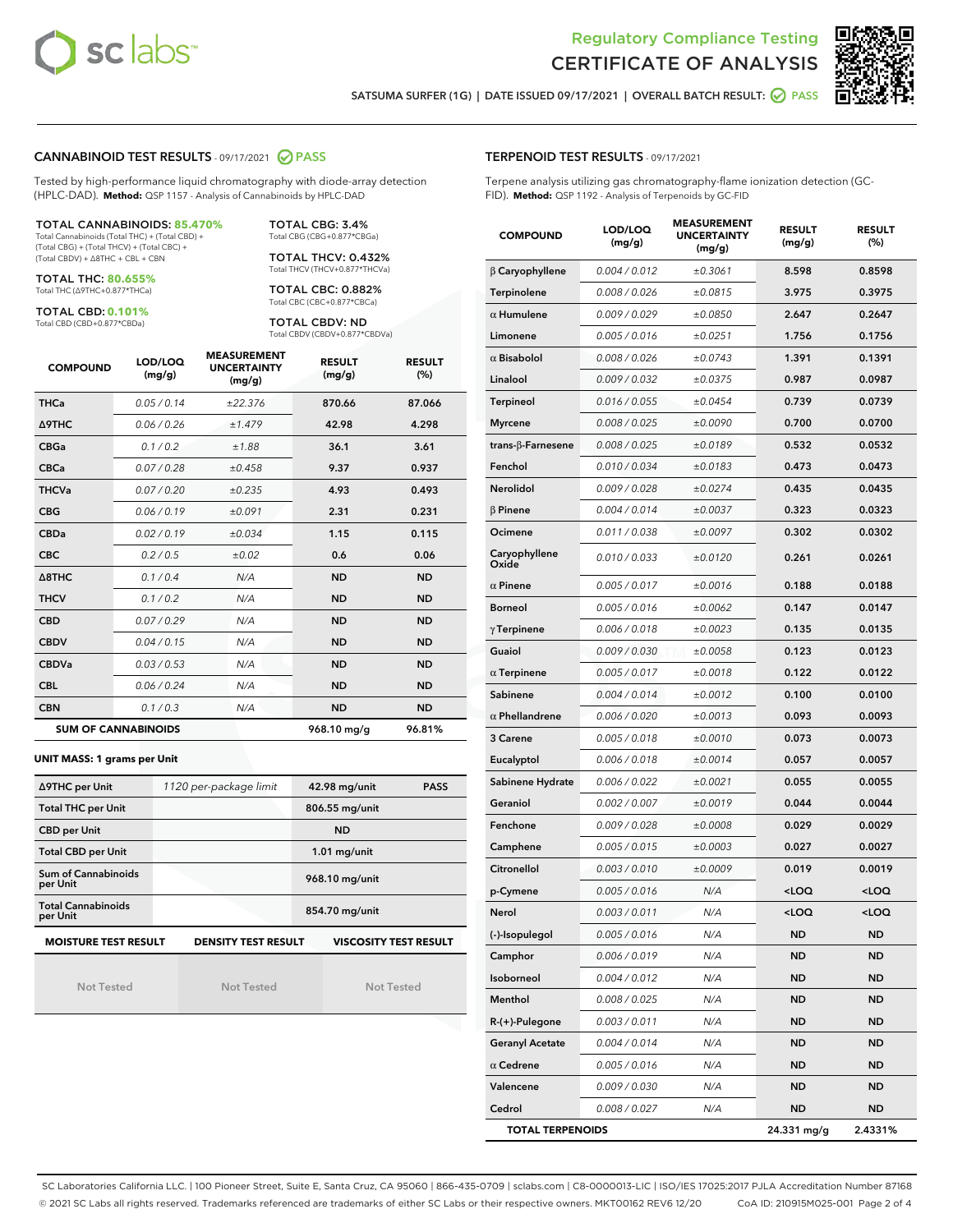



SATSUMA SURFER (1G) | DATE ISSUED 09/17/2021 | OVERALL BATCH RESULT: @ PASS

# CATEGORY 1 PESTICIDE TEST RESULTS - 09/17/2021 2 PASS

Pesticide and plant growth regulator analysis utilizing high-performance liquid chromatography-mass spectrometry (HPLC-MS) or gas chromatography-mass spectrometry (GC-MS). \*GC-MS utilized where indicated. **Method:** QSP 1212 - Analysis of Pesticides and Mycotoxins by LC-MS or QSP 1213 - Analysis of Pesticides by GC-MS

| <b>COMPOUND</b>             | LOD/LOQ<br>$(\mu g/g)$ | <b>ACTION</b><br><b>LIMIT</b><br>$(\mu q/q)$ | <b>MEASUREMENT</b><br><b>UNCERTAINTY</b><br>$(\mu g/g)$ | <b>RESULT</b><br>$(\mu g/g)$ | <b>RESULT</b> |
|-----------------------------|------------------------|----------------------------------------------|---------------------------------------------------------|------------------------------|---------------|
| Aldicarb                    | 0.03 / 0.08            | $\ge$ LOD                                    | N/A                                                     | <b>ND</b>                    | <b>PASS</b>   |
| Carbofuran                  | 0.02 / 0.05            | $\ge$ LOD                                    | N/A                                                     | <b>ND</b>                    | <b>PASS</b>   |
| Chlordane*                  | 0.03 / 0.08            | $\ge$ LOD                                    | N/A                                                     | <b>ND</b>                    | <b>PASS</b>   |
| Chlorfenapyr*               | 0.03/0.10              | $\ge$ LOD                                    | N/A                                                     | <b>ND</b>                    | <b>PASS</b>   |
| Chlorpyrifos                | 0.02 / 0.06            | $\ge$ LOD                                    | N/A                                                     | <b>ND</b>                    | <b>PASS</b>   |
| Coumaphos                   | 0.02 / 0.07            | $\ge$ LOD                                    | N/A                                                     | <b>ND</b>                    | <b>PASS</b>   |
| Daminozide                  | 0.02 / 0.07            | $\ge$ LOD                                    | N/A                                                     | <b>ND</b>                    | <b>PASS</b>   |
| <b>DDVP</b><br>(Dichlorvos) | 0.03/0.09              | $>$ LOD                                      | N/A                                                     | <b>ND</b>                    | <b>PASS</b>   |
| Dimethoate                  | 0.03 / 0.08            | $\ge$ LOD                                    | N/A                                                     | <b>ND</b>                    | <b>PASS</b>   |
| Ethoprop(hos)               | 0.03/0.10              | $\ge$ LOD                                    | N/A                                                     | <b>ND</b>                    | <b>PASS</b>   |
| Etofenprox                  | 0.02/0.06              | $>$ LOD                                      | N/A                                                     | <b>ND</b>                    | <b>PASS</b>   |
| Fenoxycarb                  | 0.03 / 0.08            | $\ge$ LOD                                    | N/A                                                     | <b>ND</b>                    | <b>PASS</b>   |
| Fipronil                    | 0.03/0.08              | $>$ LOD                                      | N/A                                                     | <b>ND</b>                    | <b>PASS</b>   |
| Imazalil                    | 0.02 / 0.06            | $\ge$ LOD                                    | N/A                                                     | <b>ND</b>                    | <b>PASS</b>   |
| Methiocarb                  | 0.02 / 0.07            | $\ge$ LOD                                    | N/A                                                     | <b>ND</b>                    | <b>PASS</b>   |
| Methyl<br>parathion         | 0.03/0.10              | $>$ LOD                                      | N/A                                                     | <b>ND</b>                    | <b>PASS</b>   |
| <b>Mevinphos</b>            | 0.03/0.09              | $>$ LOD                                      | N/A                                                     | <b>ND</b>                    | <b>PASS</b>   |
| Paclobutrazol               | 0.02 / 0.05            | $\ge$ LOD                                    | N/A                                                     | <b>ND</b>                    | <b>PASS</b>   |
| Propoxur                    | 0.03 / 0.09            | $\ge$ LOD                                    | N/A                                                     | <b>ND</b>                    | <b>PASS</b>   |
| Spiroxamine                 | 0.03 / 0.08            | $\ge$ LOD                                    | N/A                                                     | <b>ND</b>                    | <b>PASS</b>   |
| Thiacloprid                 | 0.03/0.10              | $\ge$ LOD                                    | N/A                                                     | <b>ND</b>                    | <b>PASS</b>   |

#### CATEGORY 2 PESTICIDE TEST RESULTS - 09/17/2021 @ PASS

| <b>COMPOUND</b>          | LOD/LOO<br>$(\mu g/g)$ | <b>ACTION</b><br>LIMIT<br>$(\mu g/g)$ | <b>MEASUREMENT</b><br><b>UNCERTAINTY</b><br>$(\mu g/g)$ | <b>RESULT</b><br>$(\mu g/g)$ | <b>RESULT</b> |  |
|--------------------------|------------------------|---------------------------------------|---------------------------------------------------------|------------------------------|---------------|--|
| Abamectin                | 0.03/0.10              | 0.1                                   | N/A                                                     | <b>ND</b>                    | <b>PASS</b>   |  |
| Acephate                 | 0.02/0.07              | 0.1                                   | N/A                                                     | <b>ND</b>                    | <b>PASS</b>   |  |
| Acequinocyl              | 0.02/0.07              | 0.1                                   | N/A                                                     | <b>ND</b>                    | <b>PASS</b>   |  |
| Acetamiprid              | 0.02 / 0.05            | 0.1                                   | N/A                                                     | <b>ND</b>                    | <b>PASS</b>   |  |
| Azoxystrobin             | 0.02/0.07              | 0.1                                   | N/A                                                     | <b>ND</b>                    | <b>PASS</b>   |  |
| <b>Bifenazate</b>        | 0.01 / 0.04            | 0.1                                   | N/A                                                     | <b>ND</b>                    | <b>PASS</b>   |  |
| <b>Bifenthrin</b>        | 0.02 / 0.05            | 3                                     | N/A                                                     | <b>ND</b>                    | <b>PASS</b>   |  |
| <b>Boscalid</b>          | 0.03/0.09              | 0.1                                   | N/A                                                     | <b>ND</b>                    | <b>PASS</b>   |  |
| Captan                   | 0.19/0.57              | 0.7                                   | N/A                                                     | <b>ND</b>                    | <b>PASS</b>   |  |
| Carbaryl                 | 0.02/0.06              | 0.5                                   | N/A                                                     | <b>ND</b>                    | <b>PASS</b>   |  |
| Chlorantranilip-<br>role | 0.04/0.12              | 10                                    | N/A                                                     | <b>ND</b>                    | <b>PASS</b>   |  |
| Clofentezine             | 0.03/0.09              | 0.1                                   | N/A                                                     | <b>ND</b>                    | <b>PASS</b>   |  |

| <b>CATEGORY 2 PESTICIDE TEST RESULTS</b> - 09/17/2021 continued |
|-----------------------------------------------------------------|
|-----------------------------------------------------------------|

| <b>COMPOUND</b>               | LOD/LOQ<br>(µg/g) | <b>ACTION</b><br><b>LIMIT</b><br>$(\mu g/g)$ | <b>MEASUREMENT</b><br><b>UNCERTAINTY</b><br>$(\mu g/g)$ | <b>RESULT</b><br>(µg/g) | <b>RESULT</b> |
|-------------------------------|-------------------|----------------------------------------------|---------------------------------------------------------|-------------------------|---------------|
| Cyfluthrin                    | 0.12 / 0.38       | $\overline{2}$                               | N/A                                                     | <b>ND</b>               | <b>PASS</b>   |
| Cypermethrin                  | 0.11 / 0.32       | $\mathbf{1}$                                 | N/A                                                     | <b>ND</b>               | <b>PASS</b>   |
| <b>Diazinon</b>               | 0.02 / 0.05       | 0.1                                          | N/A                                                     | <b>ND</b>               | <b>PASS</b>   |
| Dimethomorph                  | 0.03 / 0.09       | $\overline{c}$                               | N/A                                                     | <b>ND</b>               | <b>PASS</b>   |
| Etoxazole                     | 0.02 / 0.06       | 0.1                                          | N/A                                                     | <b>ND</b>               | <b>PASS</b>   |
| Fenhexamid                    | 0.03 / 0.09       | 0.1                                          | N/A                                                     | <b>ND</b>               | <b>PASS</b>   |
| Fenpyroximate                 | 0.02 / 0.06       | 0.1                                          | N/A                                                     | <b>ND</b>               | <b>PASS</b>   |
| Flonicamid                    | 0.03 / 0.10       | 0.1                                          | N/A                                                     | <b>ND</b>               | <b>PASS</b>   |
| Fludioxonil                   | 0.03 / 0.10       | 0.1                                          | N/A                                                     | <b>ND</b>               | <b>PASS</b>   |
| Hexythiazox                   | 0.02 / 0.07       | 0.1                                          | N/A                                                     | <b>ND</b>               | <b>PASS</b>   |
| Imidacloprid                  | 0.04 / 0.11       | 5                                            | N/A                                                     | <b>ND</b>               | <b>PASS</b>   |
| Kresoxim-methyl               | 0.02 / 0.07       | 0.1                                          | N/A                                                     | <b>ND</b>               | <b>PASS</b>   |
| <b>Malathion</b>              | 0.03 / 0.09       | 0.5                                          | N/A                                                     | <b>ND</b>               | <b>PASS</b>   |
| Metalaxyl                     | 0.02 / 0.07       | $\overline{2}$                               | N/A                                                     | <b>ND</b>               | <b>PASS</b>   |
| Methomyl                      | 0.03 / 0.10       | 1                                            | N/A                                                     | <b>ND</b>               | <b>PASS</b>   |
| Myclobutanil                  | 0.03 / 0.09       | 0.1                                          | N/A                                                     | <b>ND</b>               | <b>PASS</b>   |
| Naled                         | 0.02 / 0.07       | 0.1                                          | N/A                                                     | <b>ND</b>               | <b>PASS</b>   |
| Oxamyl                        | 0.04 / 0.11       | 0.5                                          | N/A                                                     | <b>ND</b>               | <b>PASS</b>   |
| Pentachloronitro-<br>benzene* | 0.03 / 0.09       | 0.1                                          | N/A                                                     | <b>ND</b>               | <b>PASS</b>   |
| Permethrin                    | 0.04 / 0.12       | 0.5                                          | N/A                                                     | <b>ND</b>               | <b>PASS</b>   |
| Phosmet                       | 0.03 / 0.10       | 0.1                                          | N/A                                                     | <b>ND</b>               | <b>PASS</b>   |
| Piperonylbu-<br>toxide        | 0.02 / 0.07       | 3                                            | N/A                                                     | <b>ND</b>               | <b>PASS</b>   |
| Prallethrin                   | 0.03 / 0.08       | 0.1                                          | N/A                                                     | <b>ND</b>               | <b>PASS</b>   |
| Propiconazole                 | 0.02 / 0.07       | 0.1                                          | N/A                                                     | <b>ND</b>               | <b>PASS</b>   |
| Pyrethrins                    | 0.04 / 0.12       | 0.5                                          | N/A                                                     | <b>ND</b>               | <b>PASS</b>   |
| Pyridaben                     | 0.02 / 0.07       | 0.1                                          | N/A                                                     | <b>ND</b>               | <b>PASS</b>   |
| Spinetoram                    | 0.02 / 0.07       | 0.1                                          | N/A                                                     | <b>ND</b>               | <b>PASS</b>   |
| Spinosad                      | 0.02 / 0.07       | 0.1                                          | N/A                                                     | ND                      | <b>PASS</b>   |
| Spiromesifen                  | 0.02 / 0.05       | 0.1                                          | N/A                                                     | <b>ND</b>               | <b>PASS</b>   |
| Spirotetramat                 | 0.02 / 0.06       | 0.1                                          | N/A                                                     | <b>ND</b>               | <b>PASS</b>   |
| Tebuconazole                  | 0.02 / 0.07       | 0.1                                          | N/A                                                     | <b>ND</b>               | <b>PASS</b>   |
| Thiamethoxam                  | 0.03 / 0.10       | 5                                            | N/A                                                     | <b>ND</b>               | <b>PASS</b>   |
| Trifloxystrobin               | 0.03 / 0.08       | 0.1                                          | N/A                                                     | ND                      | <b>PASS</b>   |

SC Laboratories California LLC. | 100 Pioneer Street, Suite E, Santa Cruz, CA 95060 | 866-435-0709 | sclabs.com | C8-0000013-LIC | ISO/IES 17025:2017 PJLA Accreditation Number 87168 © 2021 SC Labs all rights reserved. Trademarks referenced are trademarks of either SC Labs or their respective owners. MKT00162 REV6 12/20 CoA ID: 210915M025-001 Page 3 of 4